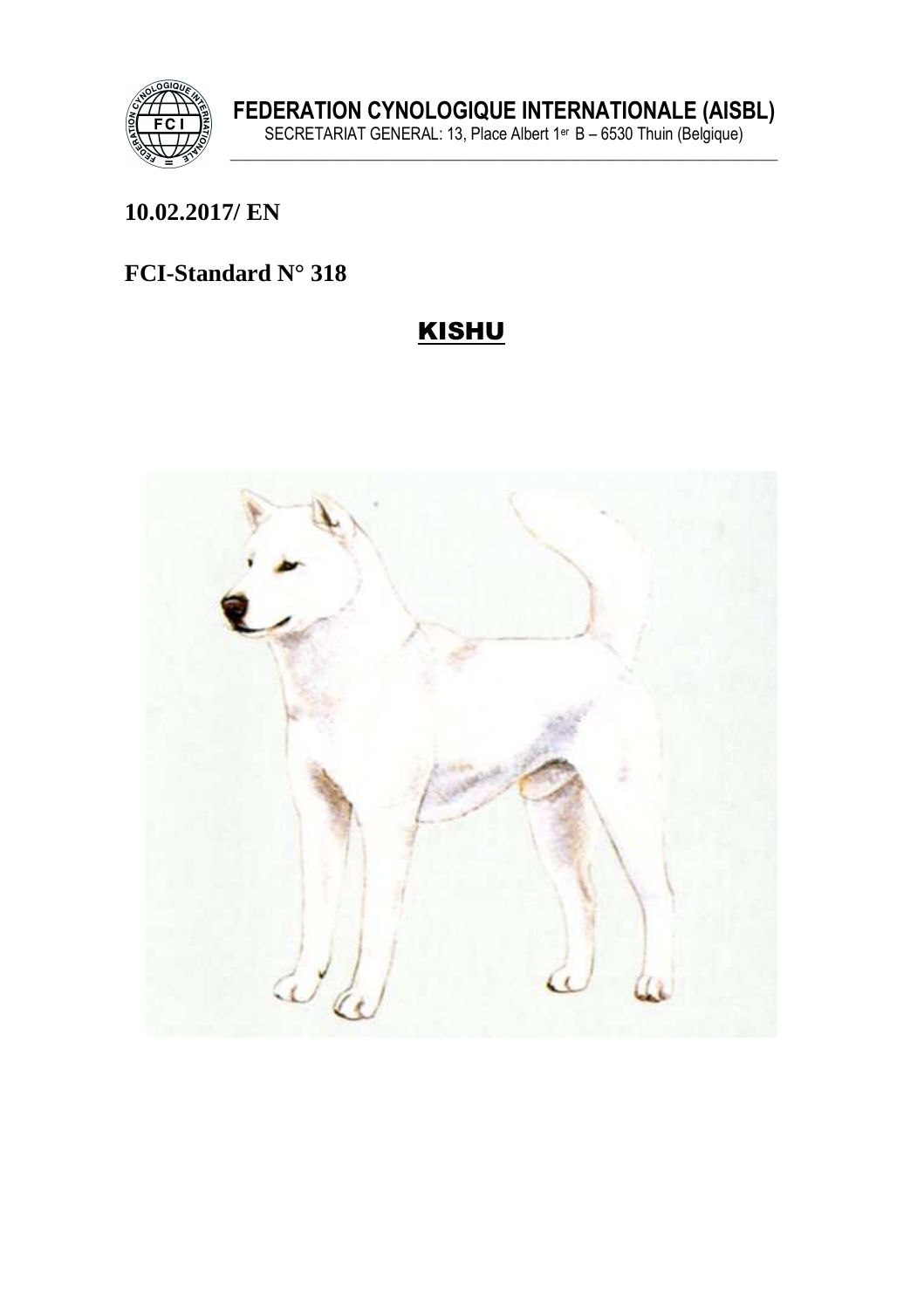**ORIGIN**: Japan.

**DATE OF PUBLICATION OF THE OFFICIAL VALID STANDARD**: 30.10.2016.

**UTILIZATION**: Hunting dog, companion.

**FCI-CLASSIFICATION**: Group 5 Spitz and primitive type. Section 5 Asian Spitz and related breeds. Without working trial.

**BRIEF HISTORICAL SUMMARY**: This breed originated from medium-sized dogs that existed in Japan in ancient times. It became established as a breed in the mountainous districts in Kishu (Wakayama and Mie Prefecture). Initially, these dogs'coats were often marked with conspicuous colours such as red, sesame or brindle. From 1934, however, only solid colours were accepted for this breed; conspicuously marked coats had disappeared by 1945, never to reappear. Currently, white coats may be found in this breed. These dogs are used for hunting, now mainly wild boar, but at one time also deer. The breed took on the name of the region where it was bred. It was designated as a « natural monument » in 1934.

**GENERAL APPEARANCE**: Medium-sized dog, well balanced and muscles well developed. The dog has pricked ears and a curled or sickle tail. The conformation is strong, well boned and compact.

**IMPORTANT PROPORTIONS**: The ratio of height at withers to length of body is  $10:11$ .

**BEHAVIOUR / TEMPERAMENT**: Dog of noteworthy endurance, showing nobility, dignity and naive feeling. The temperament is faithful, docile and very alert.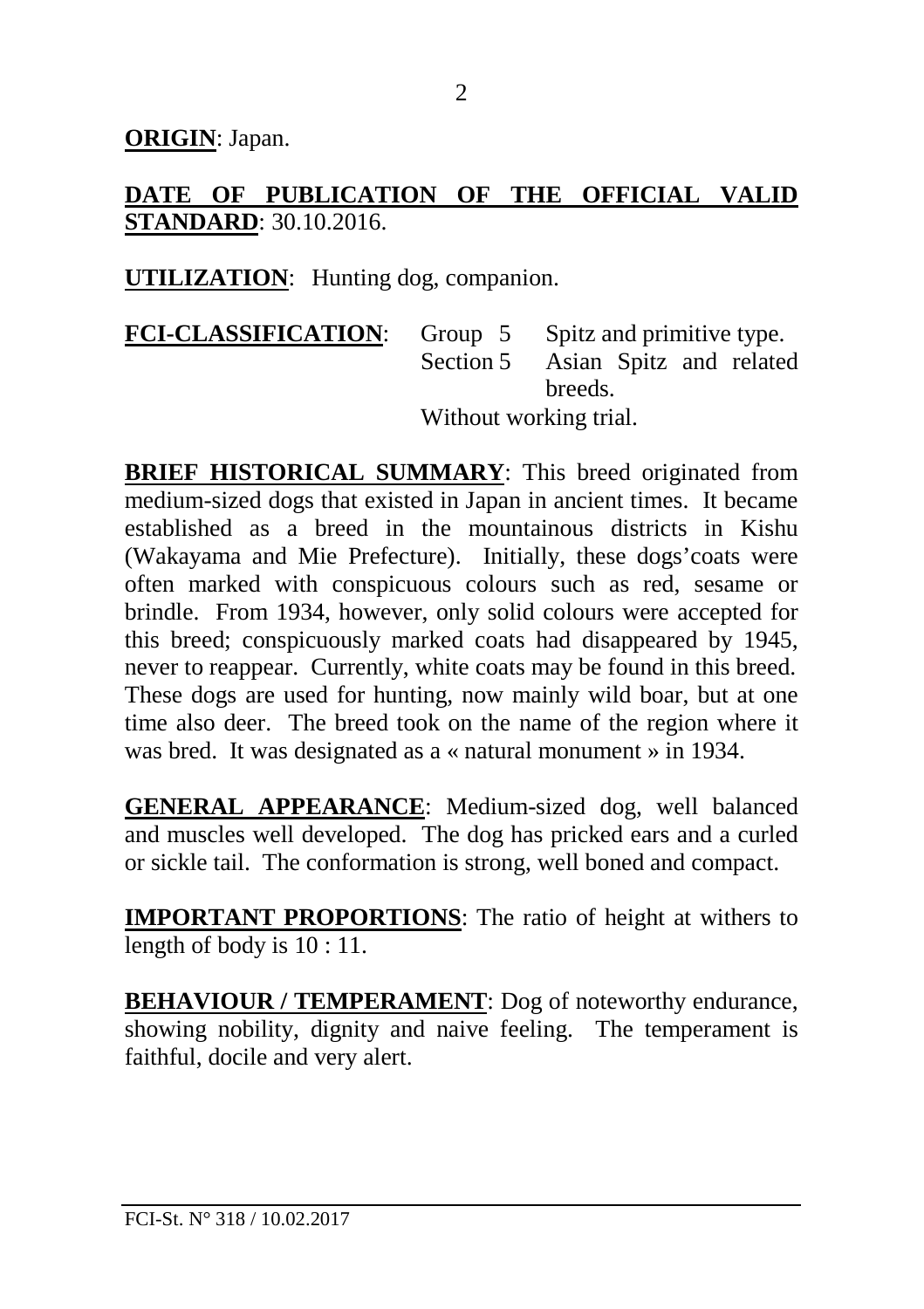### **HEAD**

#### CRANIAL REGION:

Skull: Forehead broad. Stop: Rather abrupt, with a slight furrow.

#### FACIAL REGION:

Nose: Black. **Slight lack of pigmentation in white dogs is accepted**. Nasal bridge straight.

Muzzle: Fairly thick, **and** wedge-shaped.

Lips: Tight.

Jaws/Teeth: Strong, with a scissor bite.

Cheeks: Relatively well developed.

Eyes: Nearly triangular, **not too** small, and dark brown in colour. **The outer corners of the eyes are slightly upturned.** 

Ears: Small, triangular, slightly inclining forward and firmly pricked.

**NECK**: Thick and muscular.

#### **BODY**:

Withers: High. Back: Straight and **strong.** Loin: Broad and muscular. Chest: Deep, ribs moderately sprung. Belly: **Slightly** tucked up.

**TAIL**: Set on high, thick, carried vigorously curled or curved like a sickle over the back, the tip nearly reaching to the hocks when let down.

### **LIMBS**

FOREQUARTERS: Shoulders: Moderately sloping with well developed muscles. **Upper arm: Forming a moderate angle with shoulder blade.**  Elbow: Set close to the body. Forearm: Straight. Metacarpus (Pastern): Slightly oblique.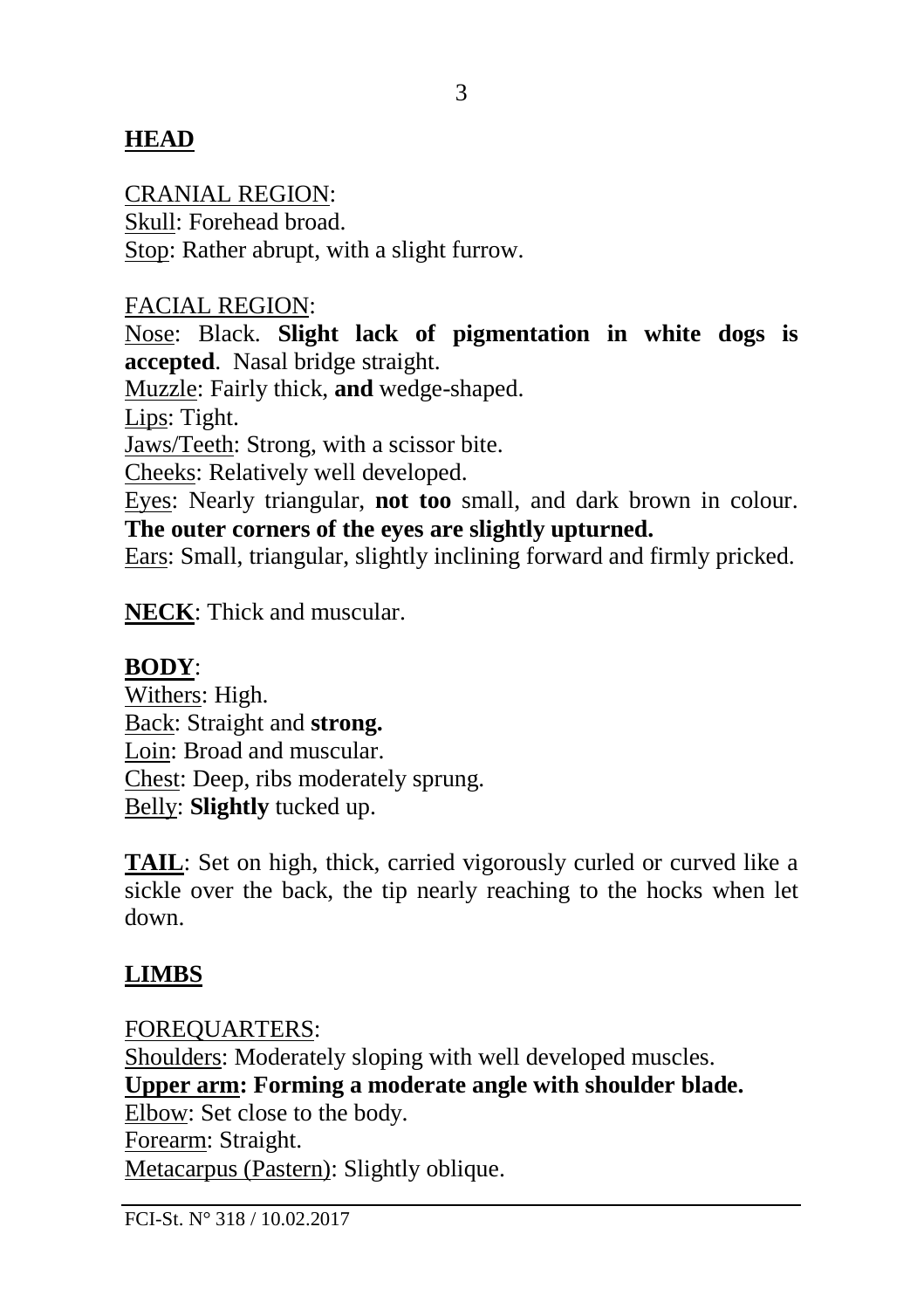Feet: Toes well arched and tightly closed. Pads thick and elastic. Nails hard and preferably dark in colour.

#### HINDQUARTERS:

General appearance: **Well developed, strong and moderately angulated.**

Hocks: Tough and strong.

Feet: Toes well arched and tightly closed. Pads thick and elastic. Nails hard and preferably dark in colour.

**GAIT / MOVEMENT**: Light and resilient.

### **COAT**

Hair: Outer coat harsh and straight, undercoat soft and dense. The hair on cheeks and tail fairly long.

Colour: White, red, and sesame (**well mixture of black, red and white hairs in whole).** 

#### **SIZE**:

Height at withers: Males 52 cm. Females **49 cm**. There is a tolerance of  $+3$  cm.

**FAULTS**: Any departure from the foregoing points should be considered a fault and the seriousness with which the fault should be regarded should be in exact proportion to its degree and its effect upon the health and welfare of the dog.

### • **Lack of sexual dimorphism.**

- Long hair.
- **Slightly overshot or undershot mouth.**
- **Shyness.**
- **Pinto colour.**